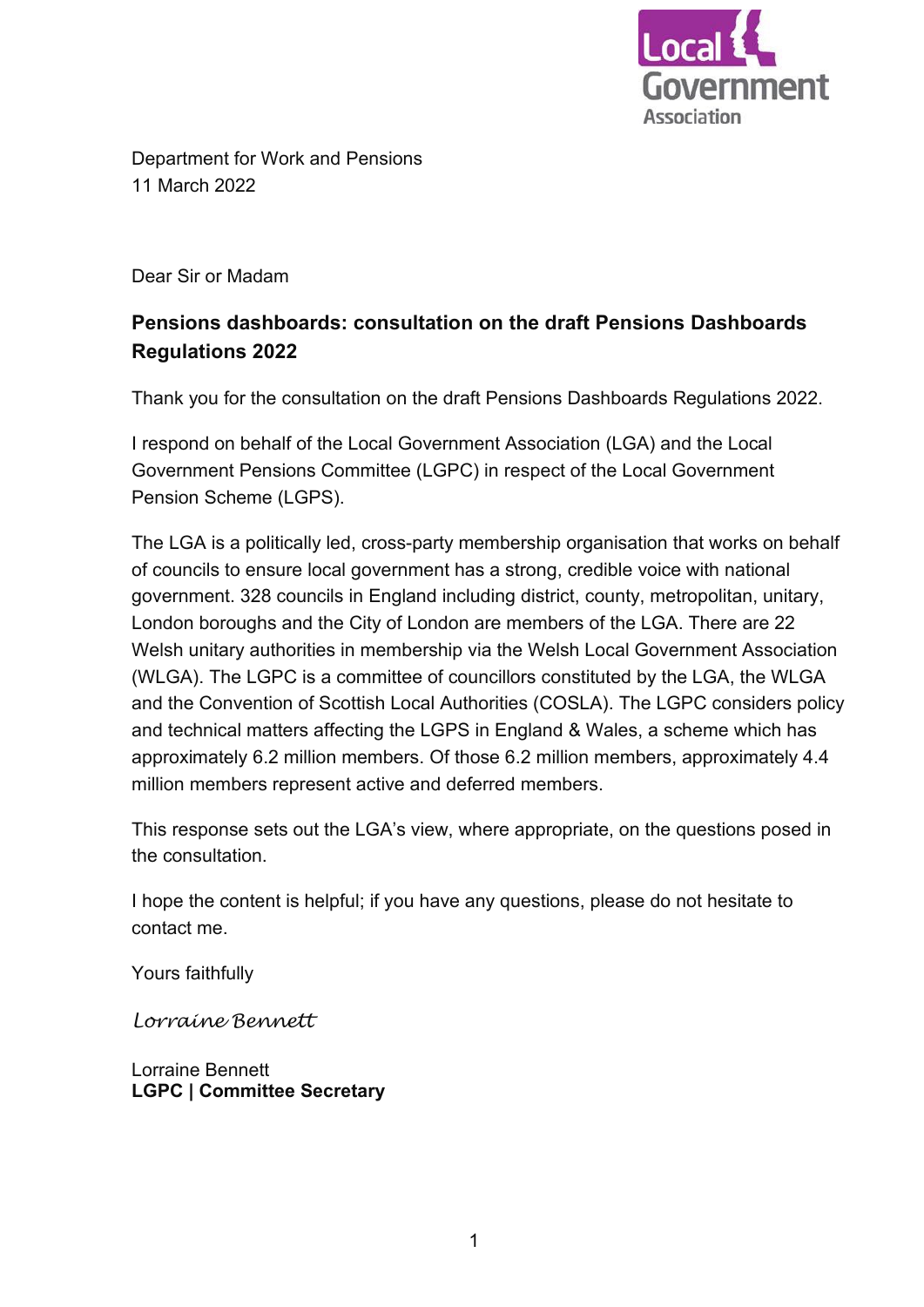# **Questions raised in the consultation**

# **Chapter 1: Overview of Pensions Dashboards**

 Question 1. Do you have any comments on any aspect of the Regulations or consultation, that is not covered in the following consultation questions?

Yes.

## **Pension credits**

 We are not clear whether pension credit information should be displayed on pensions the size of a scheme for staging purposes; however, pension credit members do not fall As currently drafted, the dashboard regulations do not require that view data be submitted dashboards. We understand that pension credit members are included when determining within the definition of a deferred member under section 124(1) of the Pensions Act 1995. for them. Is this intentional? In our view, pension credit members would expect to see their data included on dashboards.

 and name of employer, so we think they will need to be identified under a separate The draft regulations will need to be amended if they are to be included. Also, some of the administrative data is not relevant for pension credit members, eg date of employment pension status code. Also, we assume that the date they become a member under regulation 23(1)(iv) of the draft regulations would be the transfer day.

# **Deferred pensioners**

 In the LGPS we have deferred pensioners. These are people whose ill health pension is they then become deferred pensioners under the LGPS regulations. They fall under the put into pension for a maximum period of three years. When their pension is suspended, definition of a deferred member under section 124(1) of the Pensions Act 1995. We think these people would expect to see their deferred pension entitlement included on pensions dashboards, but we are not clear whether the policy intent is to include them.

# **Signpost data**

 To confirm, in our view, this does not apply to apply to the LGPS as it is not a relevant scheme within the meaning of the Occupational Pension Schemes (Scheme Administration) Regulations 1996.

# **Deregistering a pension identifier**

 the scheme, the trustees or managers must de-register the pension identifier immediately. Regulation 22(6) states that where a match is made but the member subsequently leaves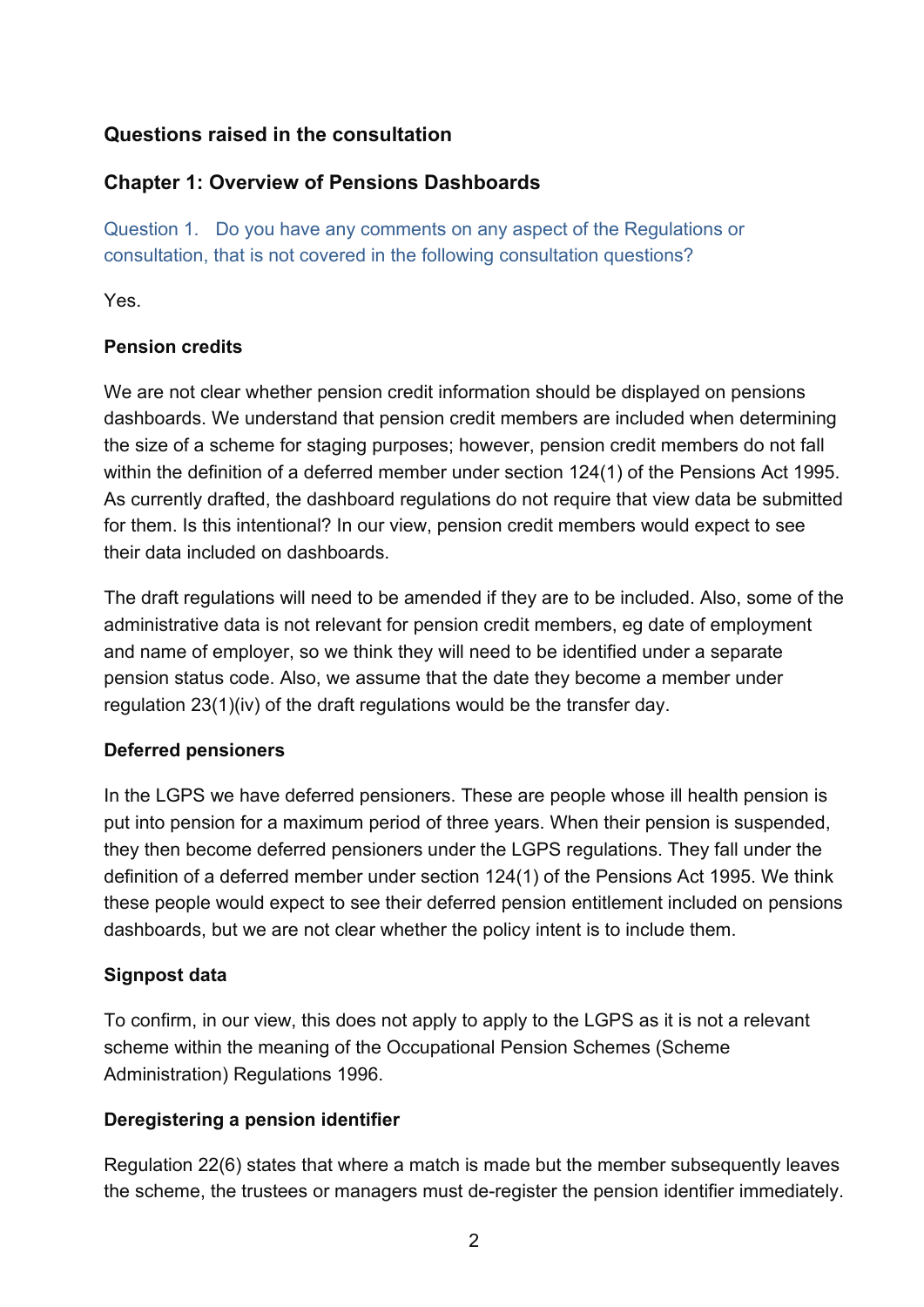We are not clear what the term 'leaves' is referring to here. Does it mean that the member no longer has a right to benefits under that scheme, for example, because they have transferred out or trivially commuted their benefits? Or are you referring to a member who leaves active membership? Are schemes required to provide a new pension identifier if an individual's status in the scheme changes after a match is made?

# **AVCs**

 Each LGPS administering authority is required to provide access to an in-house Additional Voluntary Contribution (AVC) arrangement. The LGPS regulations provide for the AVC arrangements to be established by an agreement between the administering authorities and the AVC providers. The LGPS administering authority is technically the policy holder.

 Given the above, we would like to clarify that the AVC provider is responsible for providing the view data in respect of LGPS members who have taken out an in-house AVC. We understand from the consultation document that contextual information will show that the AVC is linked to the LGPS main benefits, but we cannot see that this is delivered by the draft regulations.

 To confirm, it will not be feasible for LGPS administering authorities to provide AVC view data.

Question 2. Do you agree with the proposed approach to the oversight and approval of standards?

Yes.

# **Chapter 2: Data**

Question 3. User testing shows that the inclusion of date of birth for display logic purposes could be useful for individuals using dashboards, so we are minded to include it. Does this cause concern?

No.

Question 4. Will it be feasible for trustees or managers to provide administrative data to new members making a request for information within three months of joining the scheme?

 scheme. In the LGPS in England and Wales there are in excess of 16,000 employers of various sizes and with varying levels of expertise and resource. There will be some instances where the data is not provided to make this possible. This is dependent on employers providing timely and accurate data to the pension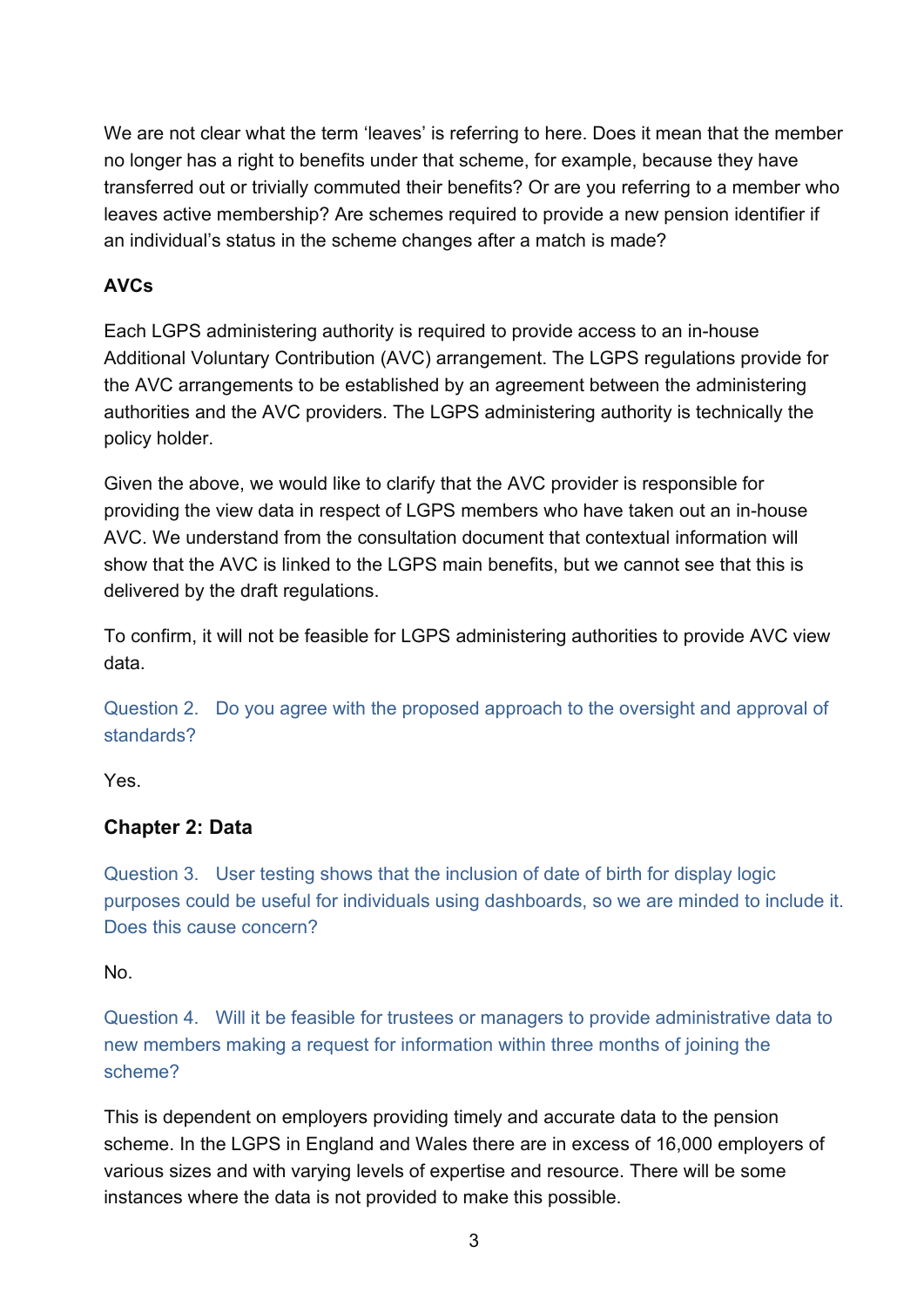Also, we don't understand how this proposal will work in practice. The consultation states a new member who seeks view data within three months of joining the scheme, no later than three months after the member joined the scheme'. How will this work if an individual submits their find data request within their first few weeks and the individual has not yet that 'trustees or managers would be required to be able to provide administrative data to been set up on the pension administration system? There will be no match and consequently no data will be stored with the pension scheme. So how is the pension scheme supposed to know who these people are so that they can send them the information within the three-month period?

 Question 5. To what extent do schemes currently make use of the exemptions under issue SMPIs to individuals in these circumstances? Disclosure Regulations 2013, regulation 17(6)(c), which exempt money purchase schemes from issuing projections if certain criteria are met? Do many choose instead to

 This is not applicable to the LGPS because it is not a money purchase scheme. However, in the LGPS for casual or zero-hour employees. For these members accrued and projected values will be the same, assuming projected values are based on pension we think it would be appropriate to have a similar exemption for defined benefit schemes where the member has no pensionable pay in the last scheme year. This is quite common accrued in the last year.

Question 6. Do schemes apply exemptions when providing information in respect of cash balance benefits, which they think should be transferred over to dashboard regulations?

Not applicable.

Question 7. Do the Regulations reasonably allow for our policy intent for deferred nonmoney purchase schemes to be achieved, and does it reflect current practice?

 We don't think this will affect the LGPS. In the LGPS deferred benefits are increased in line with the Pensions Increase Act 1971 in accordance with the annual Pensions Increase (Review) Order.

 In addition, the HMT Direction titled 'Section 59A of the Social Security Pensions Act 1975' dated 6 April 2021, provides for all members who reach State Pension age on or after 6 April 2016, who have a Guaranteed Minimum Pension, to receive full statutory increases on all of their benefits held in the public service pension scheme.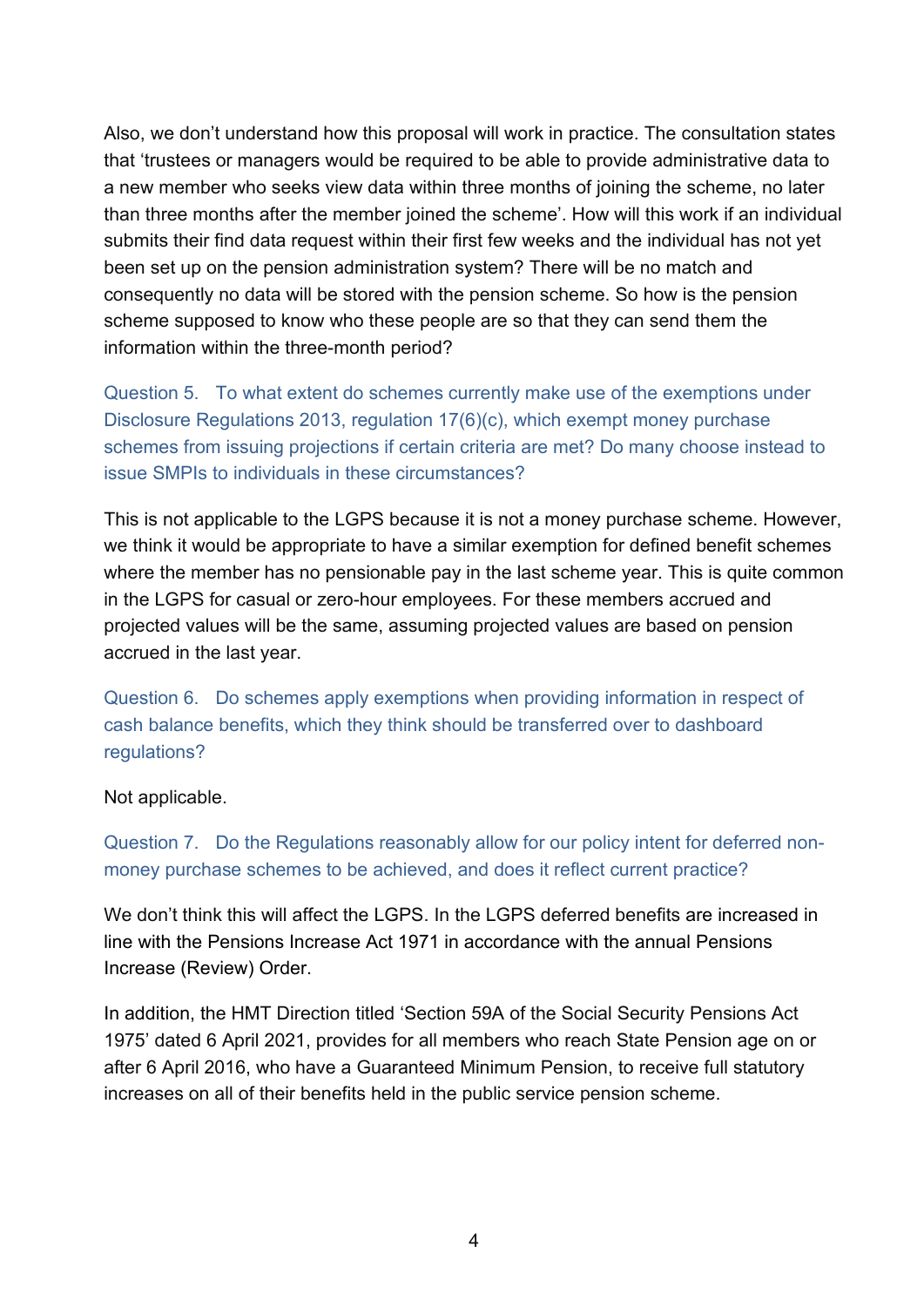of coverage, speed of delivery or cost of delivery of deferred values for any members for Question 8. Would provision of an alternative, simplified approach to calculating deferred non-money purchase benefits as described make a material difference in terms whom the standard calculation (pension revalued to current date in line with scheme rules) is not available?

#### See our answer to question 7.

Question 8a If a scheme were to use the alternative, simplified approach to calculate the deferred non-money purchase value, would the resulting values be accurate enough for the purposes of dashboards and as a comparison with other pension values? Is the potential for this degree of inconsistency of approach reasonable? What are the potential risks to consumers or schemes in providing a value based on a simplified calculation?

#### Not applicable.

Question 9. Do the regulations as drafted fulfil our policy intent for cash balance benefits, and do the requirements reflect current practice in delivering values?

#### Not applicable.

 in respect of members affected by the McCloud judgement and Deferred Choice Underpin a feasible approach? Do consultees believe it is the correct approach in terms of user Question 10. Is displaying more than one value, to account for legacy and new schemes, experience?

 No comment. The LGPS does not have a legacy scheme – see our answer to question 24.

 the structure of the individual's benefit within the scheme, within the relevant timescales. Question 11. We have proposed that hybrid schemes should return the value data elements as outlined for money purchase/non-money purchase schemes depending on Are the regulations drafted in such a way as to deliver the policy intent stated, and is this deliverable?

Not applicable.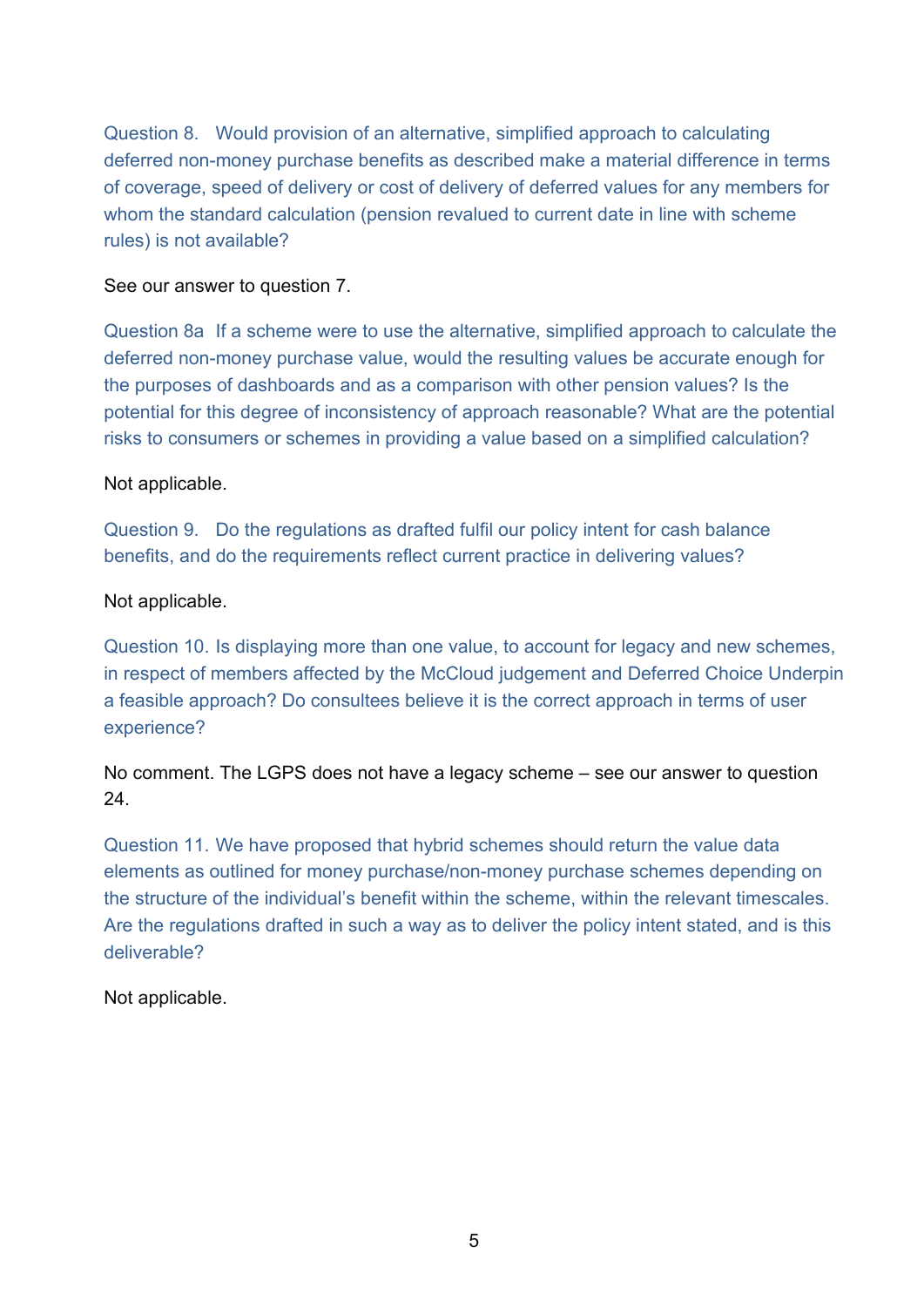both money purchase and non-money purchase values (as opposed to hybrid schemes not currently make this explicit. Would a requirement that a scheme must supply only the Question 12. Our policy intention is that where a benefit is calculated with reference to with separate values), schemes should only provide a single value. The regulations do data for the greater benefit of the two cover all scenarios with mixed benefits? Are there other hybrid scenarios which are not covered within these regulations?

#### Not applicable.

Question 13. Are the accrued values for different scheme and member types deliverable, and can they be produced in the time frames set out in the 'Response times' section? Are these values necessary for optimal user experience?

- 1. The requirement set out in regulations 25(3) provides a disincentive for LGPS administering authorities to issue annual statements before the statutory deadline of 31 August each year. Regulation 25(3) states that all value data must be from:
- a statement provided within the 12 months (even if the values in that statement were calculated more than 12 months ago), or
- a calculation performed within the last 12 months.

 The LGPS is required to issue annual statements to all active, deferred, deferred pensioner and deferred pension credit members by 31 August each year. This is set out in the Scheme regulations and is also a requirement of the Public Service Pensions Act 2013 for active members.

 2025. If the next year they issue their annual statements on 31 August 2025, there will be will also make it harder for pension schemes to stagger issuing annual statements for If an LGPS administering authority issues their active annual statements on 30 June 2024, these values can be used for value data requests from 30 June 2024 until 29 June a two-month window during which they would need to perform an individual calculation for each request received ie from 30 June 2025 until 31 August 2025. The additional work created by having to provide individual statements in the interim period will be a disincentive to issue statements before the statutory deadline of 31 August each year. It different groups of members.

 statement provided in the last 17 months or for a maximum period of 12 months from the In our view, it would be more appropriate to either allow value data to be used from a statutory deadline of 31 August.

- 2. The proposal for accrued and projected values to be provided to all active members will be problematic for members with short service for several reasons:
- in the LGPS there is no requirement to collect data monthly. Although many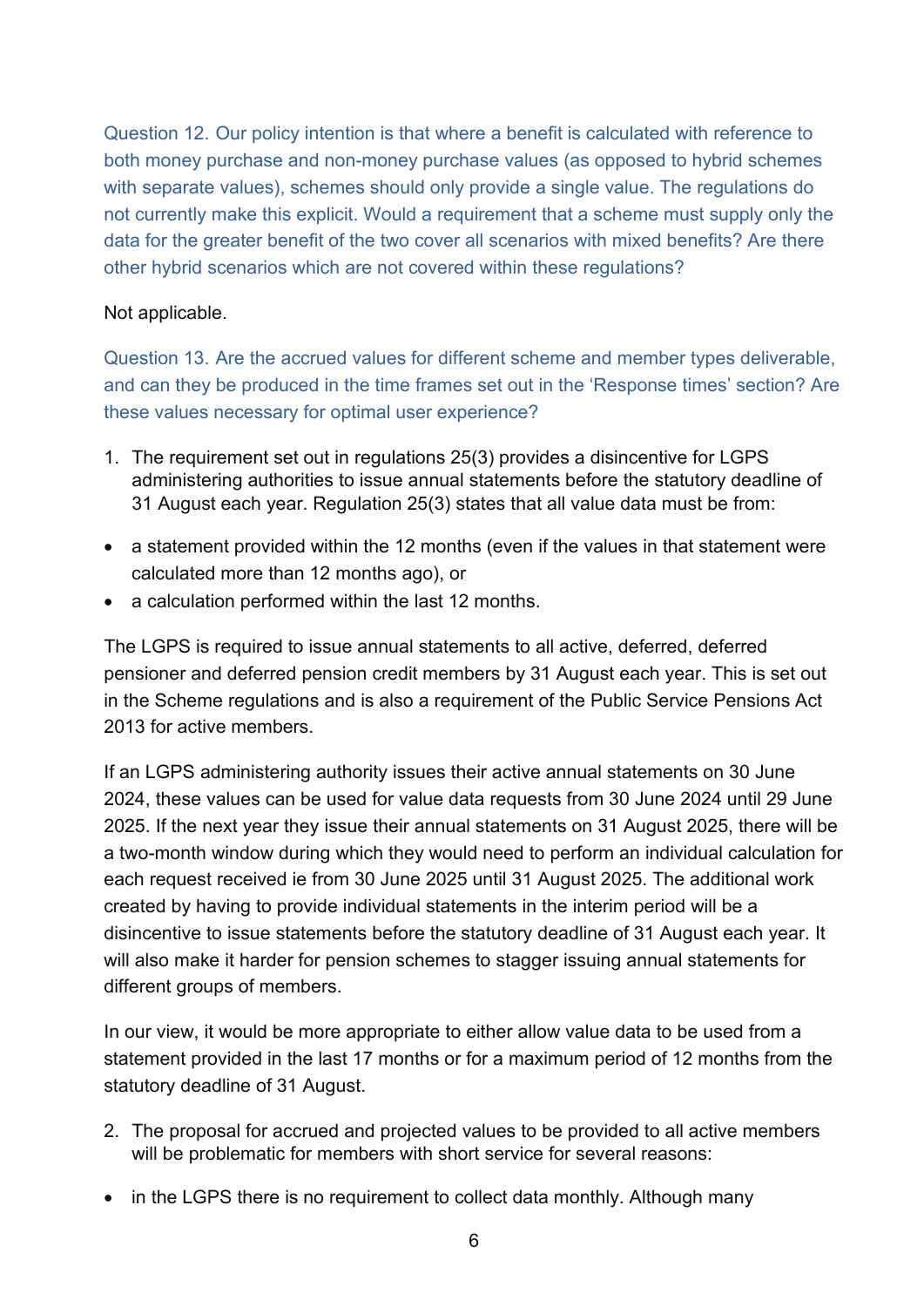authorities will find the 10-working day timescale very challenging for newer NPA. The employer will have their own turnaround time for responding to information requests which is likely to eat into at least 8 of the 10 working days. The LGPS in England and Wales has approximately 16,000 employers many of which are small For these reasons, we think a timescale of 30 working days is more realistic. administering authorities do there are still a significant number that don't. These employees who join part way through the Scheme year. They will need to request, validate and upload pay information from the employer and produce a calculation (benefit statement or equivalent) showing accrued benefits and benefits projected to employers who do not have a dedicated pension liaison role. In addition, many of these employers will be schools whose administration staff will work term-time only.

- • currently, the LGPS runs an annual statement programme once a year, based on members who are in the scheme on 31 March. The proposals will require a new programme for members who join the scheme in the same scheme year as the view request is received. This will need to be developed by software suppliers at a time when they are fully focussed on delivering the McCloud remedy software changes.
- where an annual statement should have been issued but hasn't, this is likely to be because the administering authority has identified data issues with the member record. This could be because data is missing or has been queried with the employer, or the member is querying the accuracy of the data held on their record. It will not always be appropriate, or possible, to return data for these members within the 10-day timescale.
- vesting period. To meet the vesting period, a member must pay into the LGPS for a they meet the vesting period, the statements are accompanied by notes which explain We strongly recommend that pensions dashboards also provide this caveat. • a member does not qualify for accrued benefits in the LGPS until they meet the period of at least two years, although the vesting period can be met in other circumstances. Whilst we issue annual benefit statements to these members before that the values shown are not payable unless the member meets the vesting period.
- • members on zero hours or casual contracts who joined the LGPS more than three projected values of zero. months ago may submit a find data request before they have been paid. We think these members should be excluded otherwise we will have to return accrued and
- • each LGPS administering authority is required to provide access to an in-house Additional Voluntary Contribution (AVC) arrangement. Draft regulation 25(5)(b)(ii) for LGPS AVC s. Around 60 of the 86 LGPS administering authorities in England and Wales use the Prudential to provide their in-house AVC s. Over the past 18 months Prudential have failed to provide a consistent, timely facility across all aspects of their provides that value data must be returned within three working days of a find request service. We therefore have concerns that a three-day timescale is not currently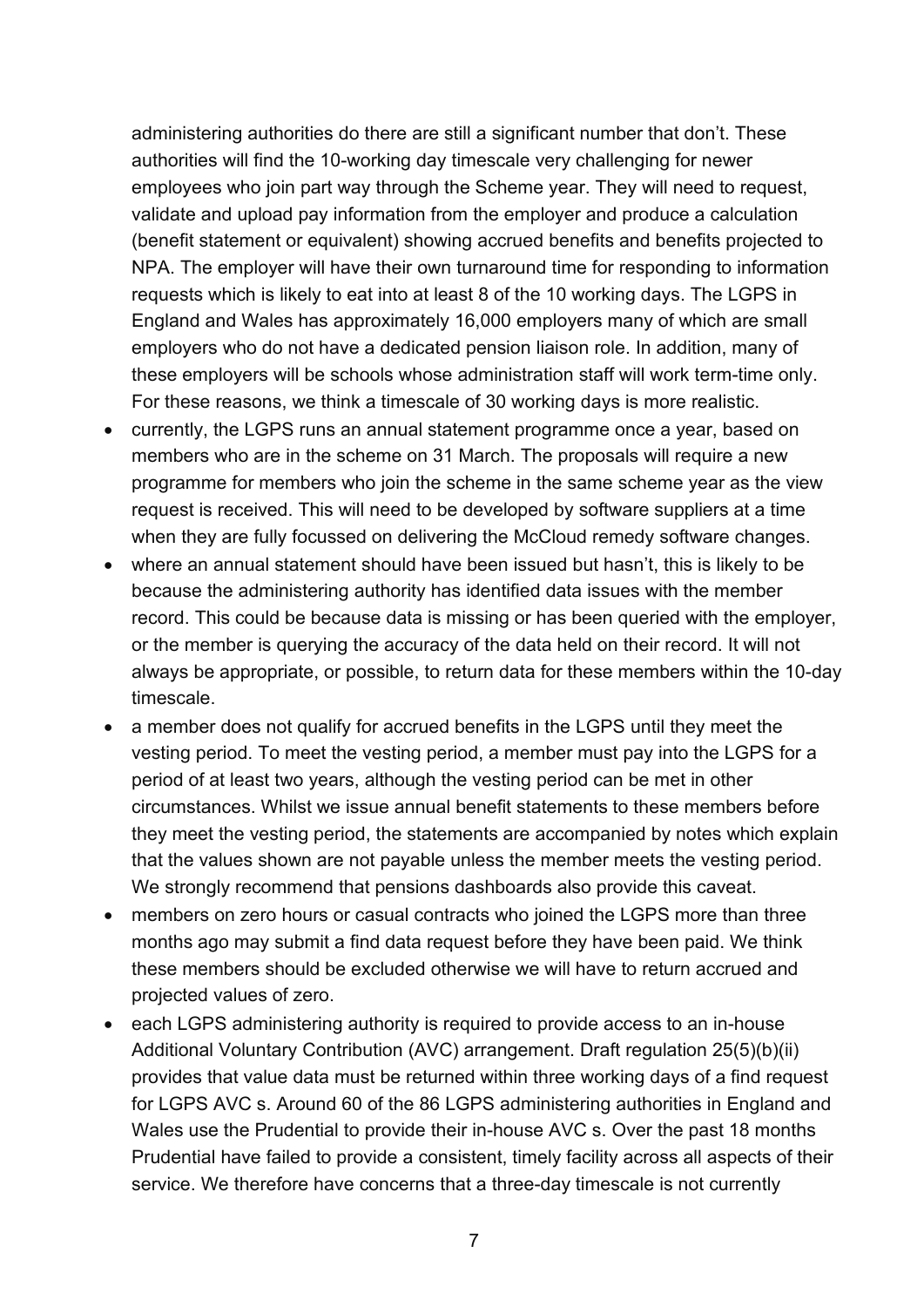Pensions Regulator, the FCA and the Scheme Advisory Board for the LGPS in achievable. Prudential's performance has been brought to the attention of the England and Wales.

 We agree the accrued values are necessary for the optimal user experience but the timescales will not be achievable in all cases. LGPS administering authorities that are not currently collecting data monthly will not be a position to do so before the connection deadline of 30 April 2024.

Question 14. Do you believe our proposals for data to be provided and displayed on dashboards, particularly on value data, provide the appropriate level of coverage to meet the needs of individuals and achieve the aims of the Dashboard programme?

 a pension scheme without an accrued right. To qualify for a pension in the LGPS an individual usually has to be an active member for two years or more. If a member does not qualify for a pension in the LGPS, they can take a refund of contributions or, if eligible, No, in our [response to the Staging Call for Input,](https://lgpslibrary.org/assets/cons/nonscheme/20210709_PDP_Staging_R.pdf) we expressed our concern that dashboards will not display information about frozen refunds ie where an individual leaves request a cash transfer sum to another registered pension scheme.

 There are tens of thousands of unclaimed frozen refunds in the LGPS. If frozen refunds were included in the dashboard this could help reunite members with them and, where possible, allow for a transfer to be paid to another pension arrangement increasing the individual's income in retirement. We suggest that a different pensions status code be created with a message for the individual to contact the pension scheme. There will be no accrued or projected value data for these members.

One of the stated aims of the pensions dashboards is to reunite individuals with lost pots and transform the way people think about and plan for their retirement. In our view, if the dashboard only includes information for active and deferred members this aim cannot be fully achieved.

Question 15. Are there ways in which industry burden in terms of producing and returning value data could be reduced without significant detriment to the experience of individuals using dashboards?

No comment.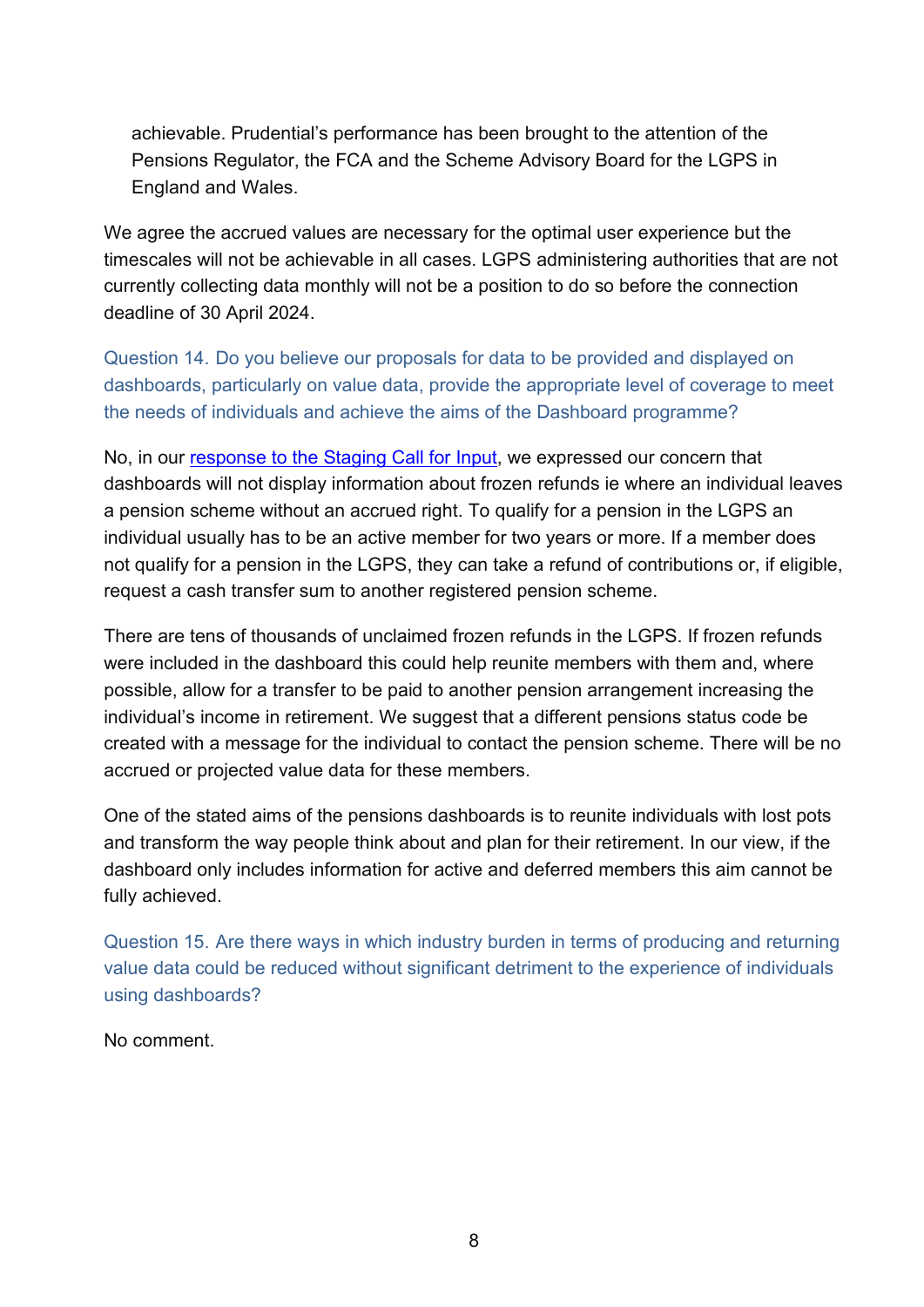# **Chapter 3: How will pensions dashboards operate? Find and View**

Question 16. Is 30 days an appropriate length of time for individuals to respond to their pension scheme with the necessary additional information to turn a possible match into a match made?

Paragraph 3 of Chapter 3 of the consultation document states that schemes are expected to resolve possible matches within 30 days. However, paragraph 36 of Chapter 3 says that individuals should have 30 days to contact the pension scheme and supply all the relevant, additional information necessary to satisfy the scheme that they have a match for that individual. So, it appears the scheme is provided no time to check the information supplied if the individual returns the information on day 30 of the period. We think this is unrealistic and unachievable. Pension schemes should be provided a 10-working day period from the date the information is returned to confirm if a match can be made.

If we identify a possible match, it is unclear without sight of the matching guidance from the Secretary of State how this will be resolved. Depending on the content, this may impact on response times.

Question 17. Do you think that the response times proposed are ambitious enough?

 We think they are too ambitious in some circumstances – see our answers to questions 13 and 16.

Question 18. What issues are likely to prevent schemes being able to return data in line with the proposed response times?

## See our answers to question 13, 16 and 24.

 Question 19. We are particularly keen to hear of where there could be specific difficulties whether consultees have views on how exceptions could be made without damaging the to providing this data for exceptional cases, how many cases this might include, and experience of individuals using dashboards for most cases where values can be provided more readily. Are there any specific cases when providing the information asked for would be particularly difficult?

 Yes, in our answer to question 13 we have already mentioned there will be difficulties providing value data for:

- individuals on zero hours or casual contracts that have not yet been paid
- cases where there is an unresolved data query.

 In addition to these, we think it would be appropriate to make an exception for members that have recently left the Scheme. It would be inappropriate to provide projections for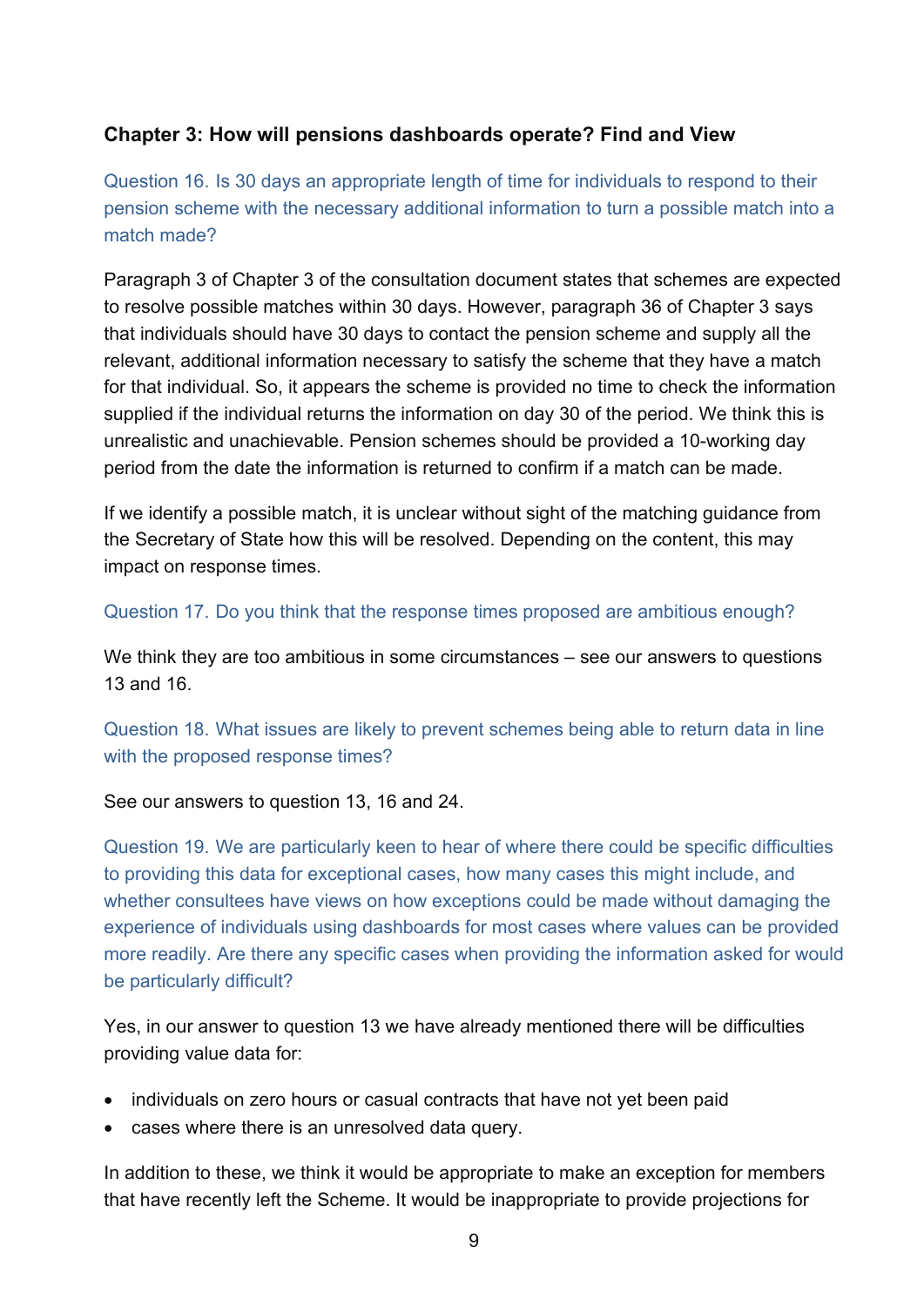people that have recently left a pension scheme. In addition, some leavers will have the choice of deferring or taking their pension and there will be a period of uncertainty while the pension scheme awaits their decision.

 For leavers entitled to a deferred pension, missing or inaccurate employer data may mean that there is an extended period in which the pension scheme is not able to calculate a deferred benefit.

 has left but their record has not yet been updated to reflect the change in status. It is not clear what response the scheme should supply to a find request if the member

# **Chapter 4: Connection: What will occupational pension schemes be required to do?**

Question 20. Do the proposed connection requirements seem appropriate and reasonable? If not, what alternative approach would you suggest and why?

Yes.

# **Chapter 5: Staging – the sequencing of scheme connection**

Question 21. Do you agree that the proposed staging timelines strike the right balance between allowing schemes the time they need to prepare, and delivering a viable pensions dashboards service within a reasonable timeframe for the benefit of individuals?

No, see our answer to question 24.

 Question 22. Apart from those listed in the table 'classes of scheme out of scope of the Regulations' are there other types of schemes or benefits that should be outside the scope of these Regulations? If you have answered 'yes,' please provide reasons to support your answer.

## No comment.

 (Schedule 2 of the Regulations), prioritising Master Trusts, DC used for Automatic Question 23. Do you agree with the proposed sequencing as set out in the staging profile Enrolment and so on?

Yes, but subject to our answer to question 24.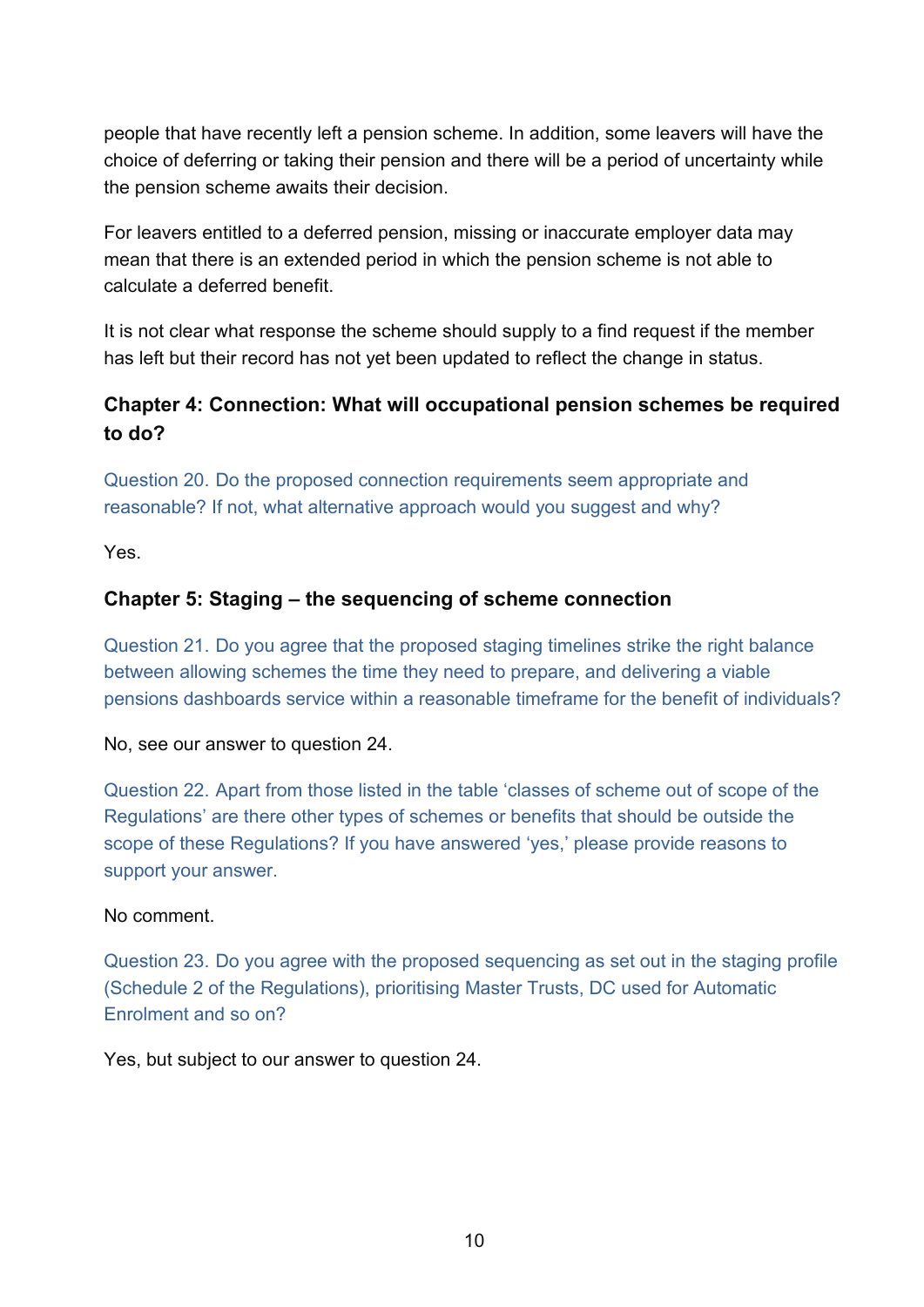Question 24. (Cohort specific) If you represent a specific scheme or provider, would you be able to connect and meet your statutory duties by your connection deadline? If not, please provide evidence to demonstrate why this deadline is potentially unachievable and set out what would be achievable and by when.

 connection deadline of 30 April 2024, though in reality the connection window might be up consultation responses, that the LGPS could be ready. No. The draft regulations indicate that public service pension schemes will have a to three months earlier. This is a full 12 to 15 months earlier than we stated, in previous

 To confirm, the LGPS is a locally administered public service pension scheme. The schemes are administered by:

- 86 administering authorities in England and Wales
- 11 administering authorities in Scotland
- 1 administering authority in Northern Ireland.

 In our view, the LGPS will not be able to connect and meet its statutory duties until April 2025. The reasons for this are set out below:

#### **Value data requirements**

 We have stated previously that, provided the value data required matches what the LGPS is currently required by law to provide on annual statements, a lead in time of 18 months would be achievable. We also stated that the 18-month lead in time would start from the date the regulations are in force. We stated that, if additional data items were required, a further 12 months would be necessary. This is because annual benefit statement routines will need to be rewritten on pensions software.

 The draft regulations provide that the value data required will go beyond what is required require a significant amount of pension software changes and testing, meaning that a by the Occupational and Personal Pension Schemes (Disclosure of Information) Regulations 2013 because it will include projections to normal pension age. This will connection deadline of 30 April 2024 is unachievable.

## **McCloud**

 We expect the McCloud remedy regulations to come into force from 1 October 2023. LGPS administering authorities will already be under huge pressure at this time to re-visit calculations in respect of leavers since 1 April 2014, including:

- recalculating member and survivor pensions, paying arrears and interest
- dealing with the resulting pension tax implications and compensation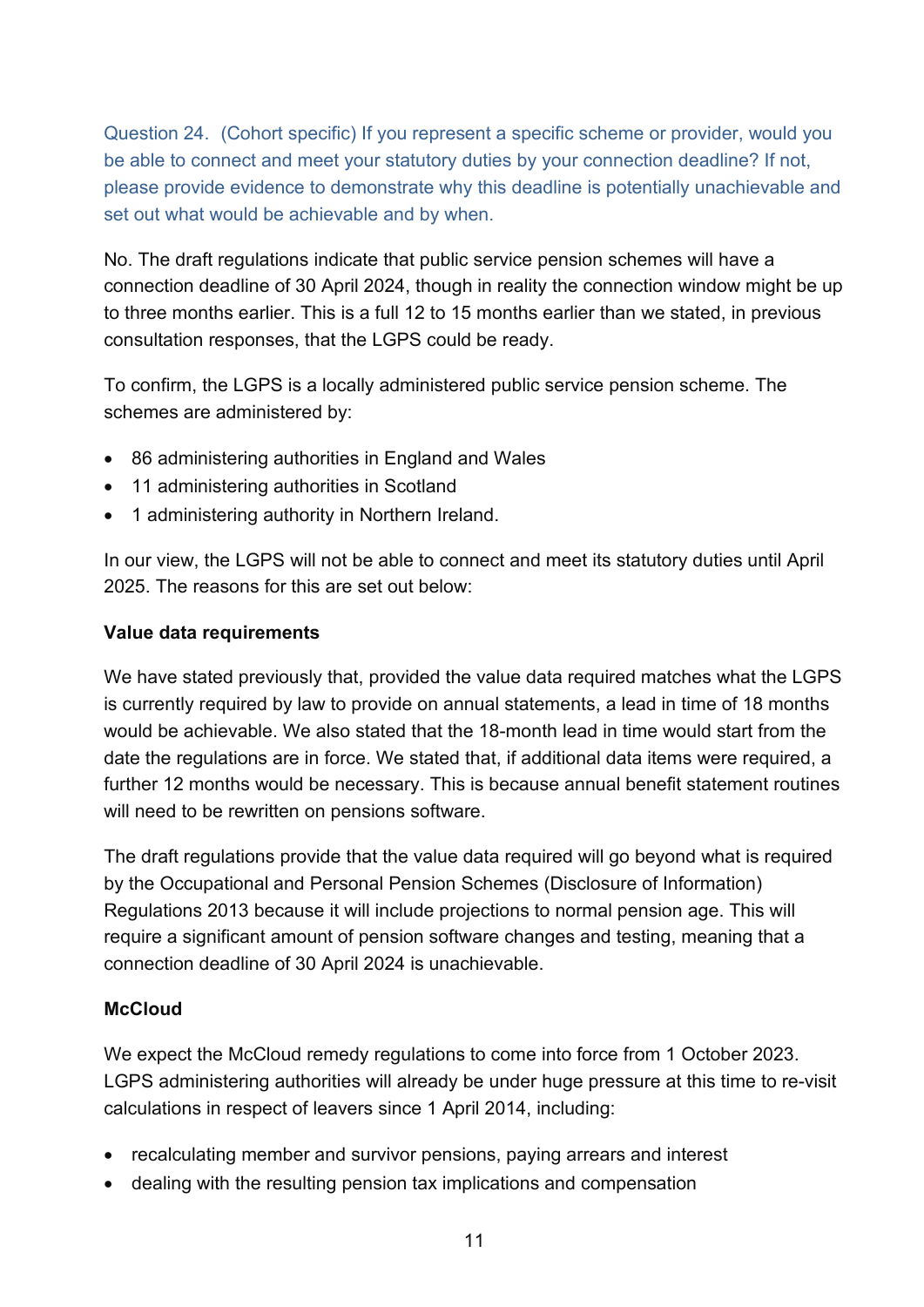- recalculating deferred benefits and concurrent calculations
- • exchanging scheme membership information with other LGPS administering authorities for members who have transferred
- re-visiting past trivial commutation payments, CETVs, death grants and Club transfers.

Therefore, a connection deadline of 30 April 2024 is completely unachievable and will only serve to distract administering authorities from carrying out this important work.

 In addition, the consultation document says "the LGPS is in a different position to the approach to the McCloud remedy, rather than an options exercise. Hence LGPS would LGPS. other, unfunded public service pension schemes in that they have an automatic 'underpin' not need to report two different potential values for the projected benefits". It is not clear from this what McCloud data, if any, is expected to be included in the value data for the

 responsible for the LGPS, DLUHC, has yet to respond to its consultation on the McCloud remedy – so we don't know if, or in what format, we will be required to display McCloud Our strong preference would be to provide value data that matches the data we are required to provide in annual benefit statements. However, the Government department remedy data on annual statements.

 If we are required to provide McCloud remedy data in annual statements but not in value amount of work for LGPS administering authorities in queries. This delay and uncertainty data provided to the dashboard, or vice versa, this inconsistency in message could undermine the value of pensions dashboards and potentially cause a considerable make the proposed connection deadline even more unachievable.

 Even when we have certainty on this, the proposed connection deadline means that when we first connect, we will be using annual statements produced in the five months from the our members about McCloud at this time, it will be potentially confusing for them to not end of the Scheme year that ends on 31 March 2023. Because the McCloud regulations will not come into force until 1 October 2023, the annual statements will not include any McCloud remedy data. Given that we expect there to be extensive communication with see this data when they request their pension information on the pensions dashboards. This could undermine the value of the pensions dashboards.

## **Monthly data collection**

 LGPS administering authorities that are not currently collecting data monthly will not be in As mentioned in our answer to question 13, the proposed response times for value data essentially mean that pension schemes will need to collect and validate data monthly. a position to do so before the connection deadline of 30 April 2024.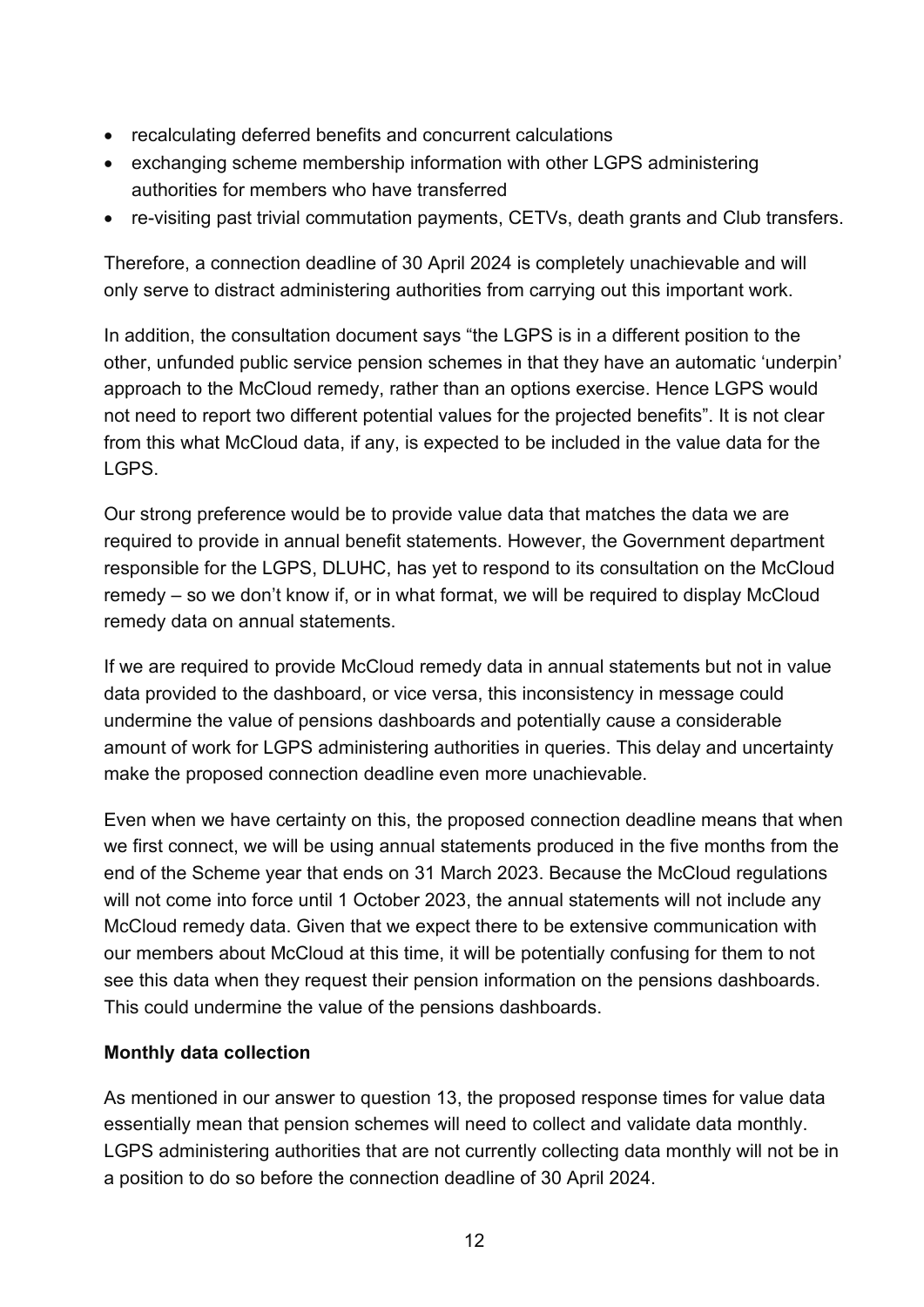### **Recruitment and retention**

 of staff is a real issue in the LGPS. There are a significant number of vacancies across the LGPS sector which makes the challenges the sector is currently facing harder to deal complexities of the Scheme is a further barrier to the LGPS being able to meet the We mentioned in [our response to the Staging call for input](https://lgpslibrary.org/assets/cons/nonscheme/20210709_PDP_Staging_R.pdf) that recruitment and retention with. Recruiting and retaining staff with the knowledge and experience to deal with the connection deadline.

Question 25. Do you agree that the connection deadline for Collective Money Purchase schemes/Collective Defined Contribution schemes (CDCs) should be the end of April 2024?

#### Not applicable.

Question 26. Do you agree with our proposition that in the case of hybrid schemes, the connection deadline should be based on whichever memberships falls in scope earliest in the staging profile and the entire scheme should connect at that point?

#### Not applicable.

Question 27. Do you agree that the Regulations meet the policy intent for hybrid schemes as set out in Question 26?

#### Not applicable.

Question 28. Do you agree with our proposals for new schemes and schemes that change in size?

#### No comment.

Question 29. Do you agree with the proposed approach to allow for deferral of staging in limited circumstances?

We agree with the proposed approach for the circumstances outlined, but we believe deferral of staging should also be allowed in other circumstances. See our answer to question 30.

Question 30. Are there any other circumstances in which trustees or managers should be permitted to apply to defer their connection date to ensure they have a reasonable chance to comply with the requirements in the Regulations?

 In relation to the LGPS, whilst we think it would be preferrable for all LGPS administering authorities to connect within the same three-month window for consistency of message,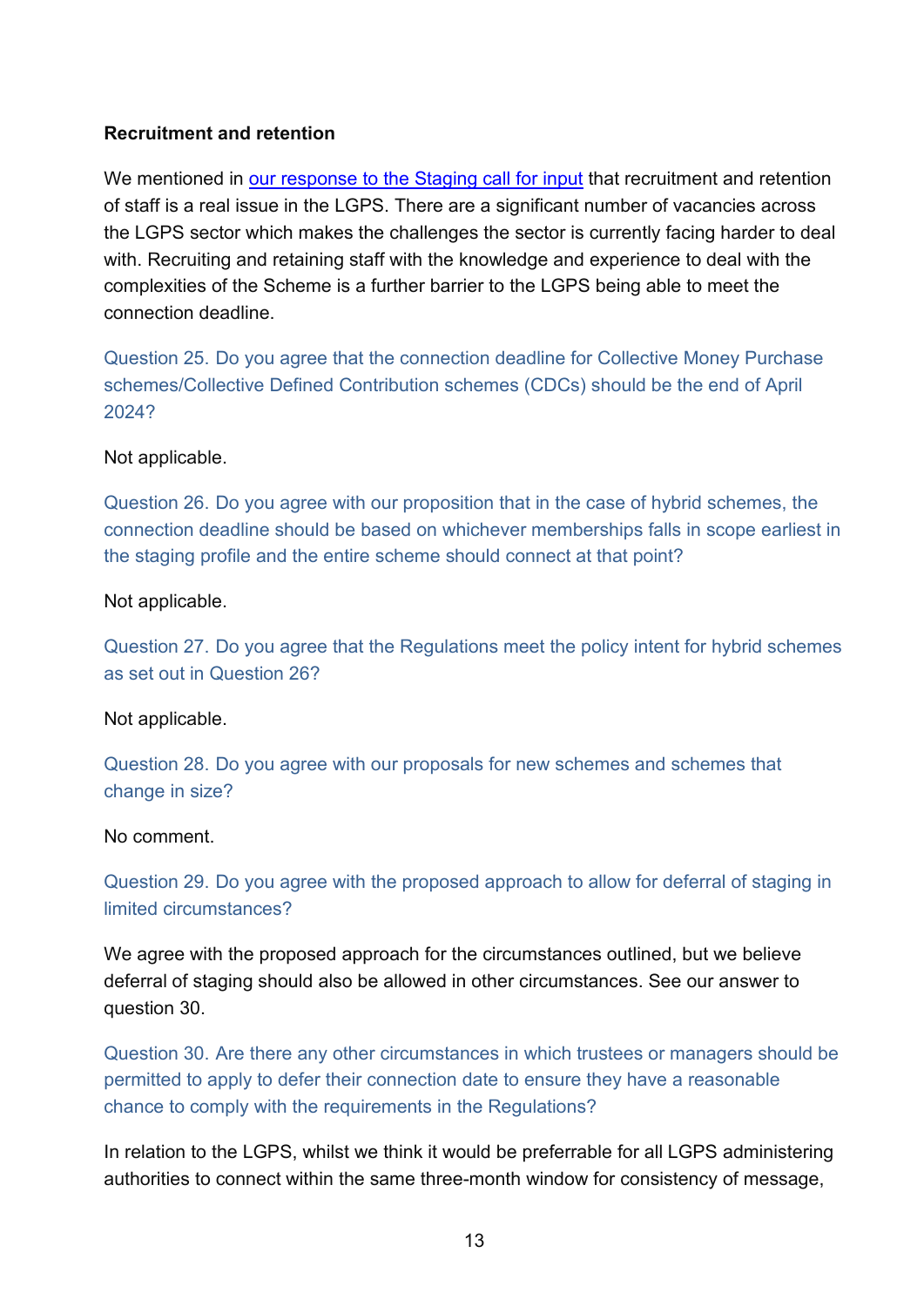the proposed connection deadline is unachievable for the whole of LGPS. Our preference is for the connection deadline to be moved to 30 April 2025 for all LGPS administering authorities. However, if it is not, we think deferral of staging should be considered on an individual basis because of the pressures we have mentioned in our answer to question 24.

# **Chapter 6: Compliance and enforcement**

Question 31. Do you agree that the proposed compliance measures for dashboards are appropriate and proportionate?

Yes, subject to the caveat below.

 It is unclear if a third-party compliance notice, referred to in chapter 6, could be issued to in an LGPS administering authority failing to meet their legislative timescales to provide a Scheme employer that either does not provide data, or provides incorrect data, resulting value data. As already stated, this is one of the barriers to pension schemes being able to provide the required view data in the suggested timescales. Therefore, it would be helpful if the regulations provide that a third-party compliance notice can apply to Scheme employers, where appropriate.

# **Chapter 7: Qualifying Pensions dashboard services**

 Question 32. Do you agree that our proposals for the operation of QPDS ensure adequate consumer protection? Are there any risks created by our approach that we have not considered?

## No comment.

Question 33. We are proposing that dashboards may not manipulate the view data in any way beyond the relatively restrictive bounds set out in Regulations and Standards, as a means of engendering trust in Dashboards. Do you agree that this is a reasonable approach?

#### Yes, we agree this is necessary.

 Question 34. Do you agree that not constraining the content placed around dashboards is the right approach for dashboard providers and users?

Yes, we agree.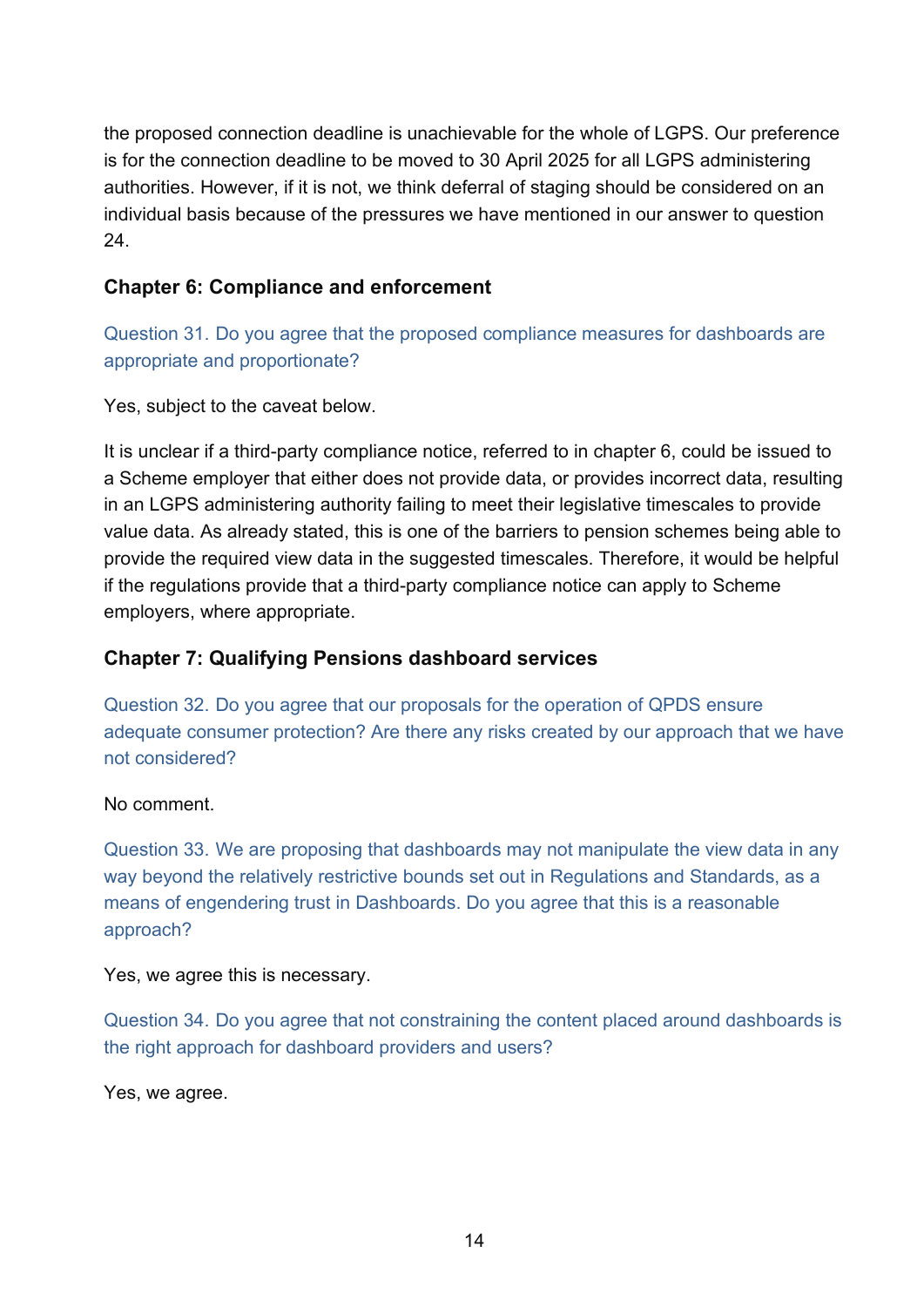in which consumers might be afforded more protection without negatively impacting the Question 35. Do the proposals set out here provide the right balance between protecting consumers and enabling dashboards to deliver the best user experience? Are there ways user experience?

 consumers and enabling pensions dashboards to deliver the best user experience. Yes, we believe the proposals set out here provide the right balance between protecting

No, we are not aware of ways in which consumers might be afforded more protection without negatively impacting the user experience.

Question 36. Does the introduction of a 3rd party audit sound workable for potential dashboard providers? We are particularly keen to receive views on:

- 1. The deliverability of such an approach.
- 2. The availability of relevant organisations to deliver such an audit.
- 3. The degree of assurance that individuals can take from this third-party audit approach.
- 4. Who should be this third-party trusted professional to carry out the assessment on dashboards compliance with design and reporting standards?

#### Not applicable.

Question 37. In what ways might prospective dashboard providers expect a third-party auditor to assume any liabilities?

#### Not applicable.

Question 38. What would dashboard providers expect the cost of procuring such a service to be?

#### Not applicable.

Question 39. What are your views on the potential for dashboards to enable data to be exported from dashboards to other areas of the dashboard providers' systems, to other organisations and to other individuals?

 We have concerns about LGPS data being exported away from pensions dashboards as this may increase the risk of scams or other malicious activity. It may also encourage imprudent decision making - it is acknowledged by TPR and FCA that transferring defined benefits to a defined contribution scheme is generally not in most members' best interest.

 desirable. We agree that if the option is taken forward, the dashboard itself should no However, we do appreciate that in some circumstances individuals may find the option